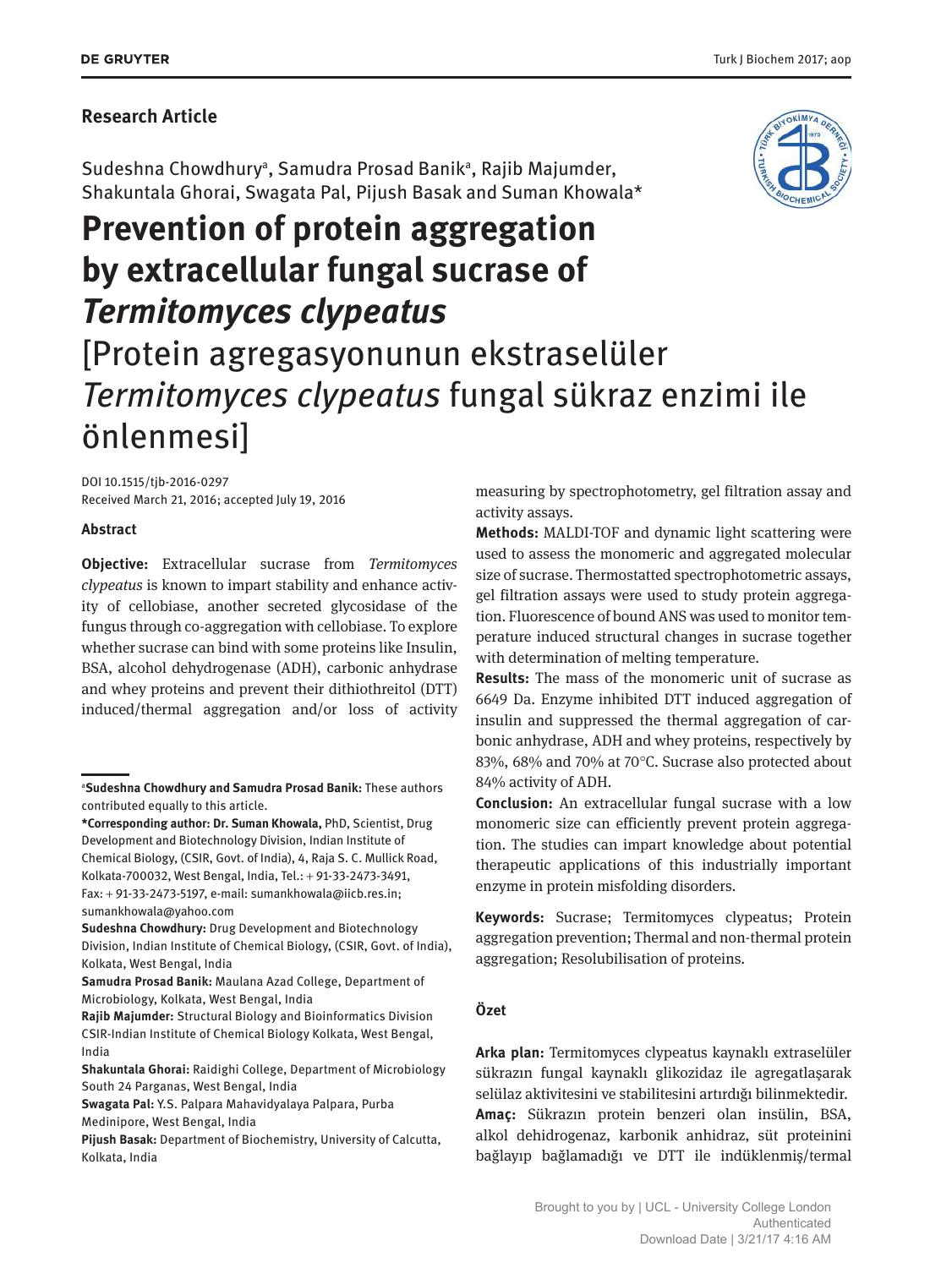agregasyonunun önlenip önelnmediğinin, buna bağlı olarak aktivitesinin aktivitesinin kaybolup kaybolmadığının spektrofotometrik, jel filtrasyon ve aktivite ölçümü ile incelenmesidir.

**Metod:** Sükrazın monomerik ve agregatlaşmış molekül büyüklüğünün değerlendirilmesi için MALDI-TOF ve Dinamik ışık saçılımı yöntemleri kullanılmıştır. Termostatlı spektrofotometre yöntemi ve jel filtrasyon yöntemi protein agregasyonunu ölçmek için kullanılmıştır. Bağlı ANS'nin floresans sinyali ile sıcaklıkla indüklenmiş yapısal değişikliklerle birlikte erime noktasının izlenmesinde kullanılmıştır.

**Bulgular:** MALDI-TOF analizine göre monomerik sükraz birimi 6649 Da olarak belirlenmiştir. DTT ile inhibe edilmiş enzimin insülin ile agragasyonu indüklenmiş ve karbonik andihraz, alkol dehidrogenaz ve süt proteininin termal agregasyonu 70°C de sırasyıla %83, %68 ve %70 olacak şekilde baskılanmıştır. Sükraz alkol dehidrogenazın aktivitesini %84 oranında korumuş ve agregatlaşmış insülinin tekrar çözünürlüğünü kolaylaştırmıştır. Sükrazın stabilize özelliği ile katalitik etkisi birbirinden bağımsızdır ve sükraz doğal yapısında olmasına rağmen 70°C de aktivitesini ANS bağlama ve erime noktası (Tm:68.3°C) çalışmaları verilerine göre kaybetmiştir.

**Sonuç:** Bu çalışmaya göre elde edilen veriler, düşük monomerik yapılı fungal sükrazın protein agregasyonunu önlediği ilke defa bu çalışmada belirtilmiştir. Bu çalışma ile proteinlerin hatalı katlanmasında ortaya çıkacak rahatsızlıklarda kulanılabilme potansiyeli olan yeni bir terapötik yöntem sunulmuştur.

**Anahtar Kelimeler:** Sükraz; Termitomyces clypeatus; Protein agregasyonunun önlenmesi; Termal ve termal olmayan protein agregasyonu; Protein tekrar çözünürlüğü.

# **Introduction**

Sucrase/invertase (EC 3.2.1.26), belongs to the first proteins that were identified as biocatalysts and used to establish many principles of the enzyme kinetics [1]. The enzyme, widely present in the environment, gained importance for production of syrup and ethanol from sucrose and molasses by fermentation in industry. The enzyme, purified and characterized from several sources including fungi, also received attention as a model of protein secretion [2] and protein oligomerization in yeast and eukaryotes [3].

The sucrase was earlier purified and characterized from the filamentous fungus *Termitomyces clypeatus* [4] and its role in regulatory secretion of enzymes in the fungus was deciphered [5]. In this fungus, sucrase co-aggregated

with cellobiase, another glycosidase, in extra- and intracellular milieu and affected its catalytic efficiency, stability and conformation [4]. Activity of native cellobiase purified from extracellular and intracellular domains decreased after separation from sucrase and was regained partially on in vitro addition of purified sucrase. This observation was not known for any other sucrase. The findings prompted us to test whether sucrase of *T. clypeatus* possessed aggregation-preventing activity on other proteins and enzymes of non-fungal origin. The sucrase was repurified, from high sucrose medium, as a novel protein of 13.5 kDa, with lowest size in this category [6]. The goal of the present study was to examine if sucrase could prevent thermal and nonthermal aggregation of model substrate proteins like insulin, carbonic anhydrase, ADH and whey protein and hence to investigate the prospect of a low molecular protein having chaperone like activity.

# **Materials and methods**

#### **Materials**

BSA, insulin, carbonic anhydrase (CA), dithiothreitol (DTT), α-lactalbumin (from bovine milk), β-lactoglobulin (from bovine milk), ADH (EC1.1.1.1), NAD, NADH, sodium pyruvate and Mg-acetate were purchased from Sigma. All reagents used for making buffer solutions were of analytical grade. Whey protein isolate was procured from Ergogenic Nutrition, LLC.

## **Mycelial growth, production and purification of extra-cellular sucrase**

*Termitomyces clypeatus* (Accession no. MTCC 5091, Institute of Microbial Technology, Chandigarh, India) was grown in synthetic medium containing 1% w/v sucrose, 0.5% w/v Na-succinate and other nutrients [6]. Cell free culture filtrate (as extracellular enzyme) was collected by filtration after 3–4 days of growth under secreting condition. The enzyme was purified by the following steps: ultra filtration, gel filtration chromatography, ion exchange chromatography and HPLC as reported [6].

#### **Mass spectroscopy**

In order to determine the molecular weight of the purified enzyme,  $0.5 \mu L$  of a 250 fmol/ $\mu L$  sample of sucrase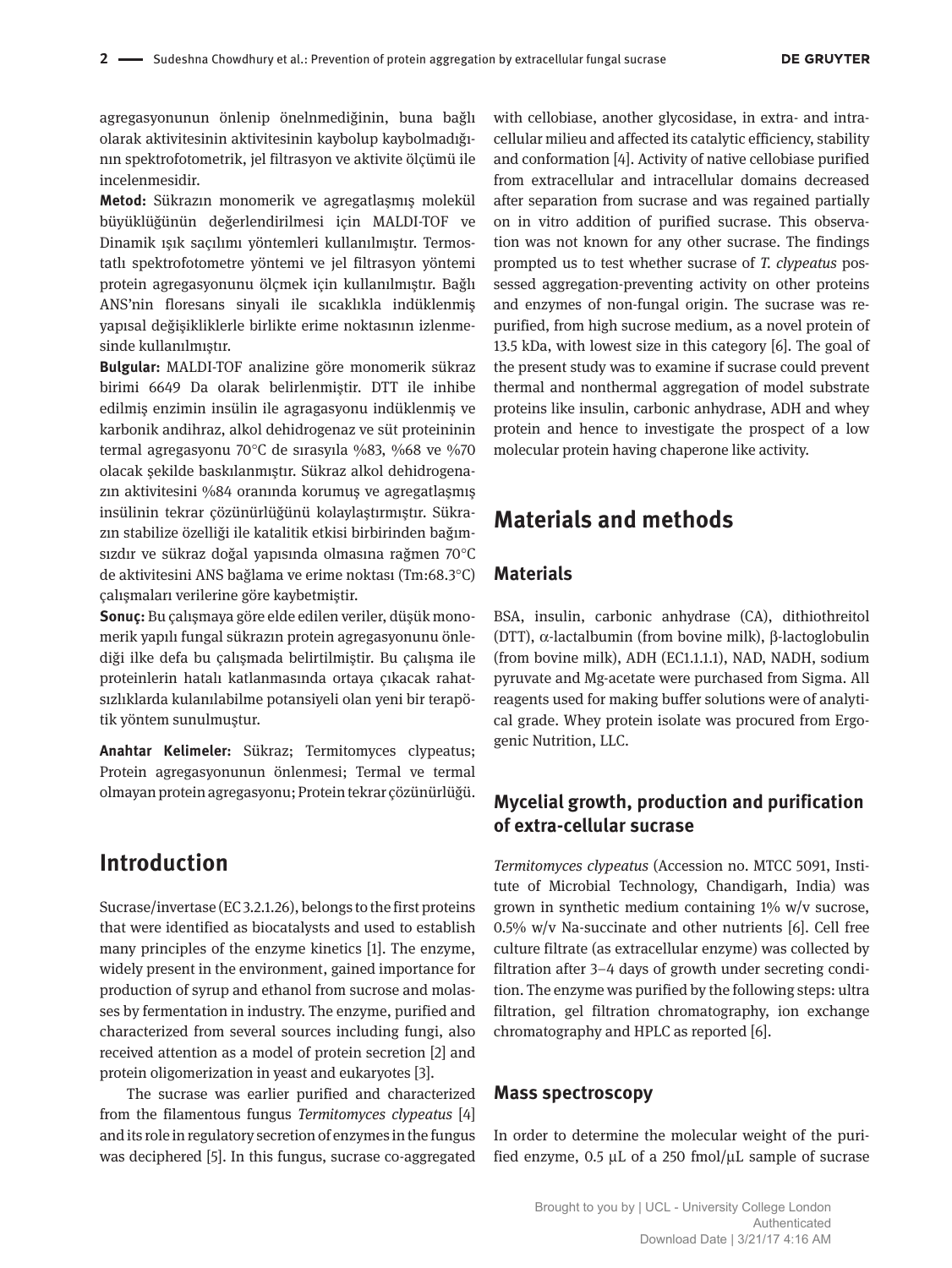obtained from HPGPLC [6] was mixed with 3.0 µL super DHB matrix solution and was spotted in five replicates of a 192-well MALDI sample plate. The data was analysed by a 4700 Proteomics Analyzer. Corresponding to each spot, 400 shots for MS acquisition were taken, and 10 precursors for MS/MS were selected and acquired. Data acquisition for the entire plate took 6.4 min with 76,800 laser shots taken per plate. MS/MS acquisition of the 10 precursors with 2000 shots each took 5.33 h per plate with 3.84 million laser shots taken. The "super-DHB" matrix consisted of a 9 : 1 (w/w) mixture of 2, 5-dihydroxybenzoic acid and 2-hydroxy-5-methoxybenzoic acid, respectively. Stock solutions of 2,5-DHB (10 mg/mL) was prepared in aqueous ACN (50%,  $v/v$ ) containing 0.1%  $v/v$  TFA and 2-hydroxy-5-methoxybenzoic acid (10 mg/mL) was prepared with high purity absolute ethanol.

#### **Enzyme activity, protein assays and optimum temperature determination**

Sucrase was assayed as β-D fructofuranosidase activity using sucrose as substrate. The methods and units of enzyme activities were used as previously described [6]. To assay sucrase activities in presence of DTT, purified enzyme samples from extra-cellular fractions were incubated with 1 M DTT for 30 min and sucrase activity was checked at different intervals. ADH was assayed in 100 mM phosphate buffer, pH 7.0, containing 0.2 mM NAD<sup>+</sup> and 1 mM ethanol in final volume of 0.5 mL, and rate of reduction of NAD<sup>+</sup> was monitored at 340 nm [7]. Protein was determined by Bradford's reagent [8] using BSA as standard.

#### **Assay of protein aggregation**

Insulin dissolved in a minimum volume of 0.02 M NaOH was diluted to the required concentration (0.3 mg/mL) in 100 mM phosphate buffer (pH 7.0). The reduction of insulin was initiated by adding  $20 \mu L$  of 1 M DTT to 1 mL of the sample in the spectrophotometric cuvette, and the extent of aggregation of the insulin B chain was measured as a function of time at 25°C by monitoring the apparent absorbance (scattering) at 360 nm in a UV-pharmaspec 1700 UV visible spectrophotometer from Shimadzu [9]. Thermal-induced aggregation of carbonic anhydrase (CA) was measured in the same spectrophotometer fitted with thermostatic cell holder assembly with electronic temperature control. CA solution and buffer with or without sucrase were mixed in

the cuvette at room temperature and then placed in the thermostatic cell holder, and the apparent absorbance at 360 nm was monitored as a function of time [9]. Similar experiments were performed with sucrase which was preincubated at 100°C for 15 min and then cooled to room temperature in order to determine the role of temperature on aggregation-preventing properties of purified sucrase. Thermal aggregation of BSA (0.5 mg/mL in 10 mM phosphate buffer, pH 6.6) and whey protein isolate (0.5 mg/mL in 10 mM phosphate buffer, pH 6.6) were measured with and without sucrase at 400 nm at temperature 70 $\degree$ C [10]. Thermal aggregation of ADH (0.5  $\mu$ M in 50 mM phosphate buffer, pH 7.0 with 100 mMNaCl) was monitored in absence and in presence of different molar ratios of sucrase at 50°C. Enzyme activity of ADH was determined by taking aliquots at different times from the assay mixture incubated at mentioned temperature.

The kinetics of DTT induced aggregation of 0.35 mg/ mL insulin was followed at 360 nm. 1.5 mg sucrase was added to the reaction mixture at 30 min, and kinetics was continued for 10 min. For calculating the molar ratio of protein : sucrase, the molecular masses of sucrase, insulin, carbonic anhydrase and ADH were, respectively taken as 55, 5.7, 29, 150 kDa.

#### **Gel filtration assay**

The gel filtration assay of the samples was performed using a prepacked column (BIOSEP SEC S-2000 Phenomenex) attached to a protein liquid chromatography system of Shimadzu. Protein samples (α-lactalbumin and β-lactoglobulin), with or without sucrase, were heated at 70°C and immediately put on ice to bring the temperature to 25°C. The solution was filtered through a 0.45 µm filter and was loaded onto the column equilibrated with 50 mM phosphate buffer, pH 7.0. Samples were monitored by their absorbance at 280 nm.

#### **Thermal unfolding by ANS fluorescence**

ANS at a concentration of 0.6 mg/mL was added to sucrase (0.1 mg/mL in 0.1 M phosphate buffer, pH 7) in dark and the resulting solution was filtered by using a syringe top filter of pore size 0.45 µm. ANS fluorescence was acquired in a Hitachi F7000 Fluorescence spectrophotometer fitted with a thermostatted cell holder. Five nanometer excitation and 5 nm emission slit widths were used; the fluorophore was excited with a wave length of 370 nm and emission was scanned from 420 nm to 550 nm.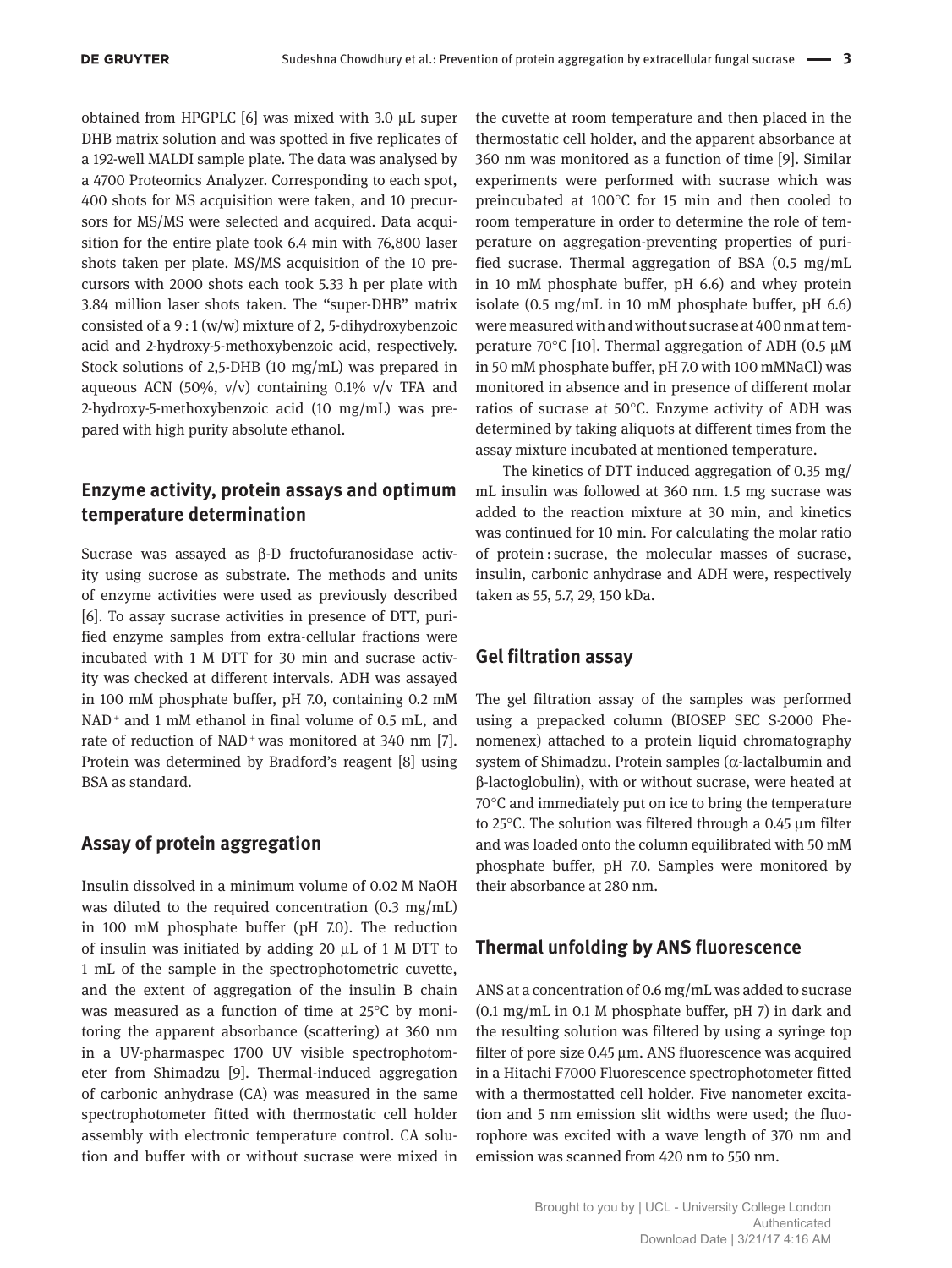## **Determination of melting temperature by absorption analysis**

 ${\tt T}_{\tt m}$  value of sucrase was determined in  ${\tt T}_{\tt m}$  analysis software (module DLL, version 1.21) supported by UV-visible spectrophotometer (Shimadzu UV 2450). Protein samples in triplicate were loaded in the micro multi cell quartz cuvette. Prior to loading, degassing of the samples was done for 10 min and samplefilled cells were tightly stoppered with special siliconcaps. Absorbance was measured from 0 to 100°C at 280 nm and  ${\tt T}_{_{\rm m}}$  value was calculated by the differential method.

## **Study of aggregation status by dynamic light scattering**

Dynamic light scattering measurements were performed with different concentrations of the purified enzyme aggregates ranging between 6 and 60 µg/mL in 0.1 M phosphate buffer (pH 7). The concentration range was selected according to the response and sensitivity of the instrument and the selected range was used in further concentration dependent characterizations. Data were acquired in a nano zeta-sizer (Malvern Instruments) DLS instrument at a fixed 90° scattering angle using a Nd-doped solid state laser of 632.5 nm with 100 s of integration time; the intensity correlation function was obtained byacquiring data between 5 and 1000 ms in 200 channels.

# **Results and discussion**

#### **Molecular size of the sucrase**

Size of the sucrase was calculated as 6649 Da through Mass-spectroscopy (Figure 1A). However, this 6.65 kDa protomer was functionally inactive and associated with higher oligomeric forms. The minimum active conformation of the enzyme was a stable dimer of 13.5 kDa as detected through gel filtration of the aggregated enzyme. Fungal glycosidases are prone to spontaneous concentration dependent aggregation once they are released into the culture medium [11]. Therefore, it is rather difficult to control their state of aggregation during an in vitro assay. Aggregation status of purified sucrase was investigated by dynamic light scattering (Figure 1B). Fitting with our expectation, a heterogenous size distribution of three different aggregated forms of the enzyme was obtained; about 16% of the enzyme had a hydrodynamic radius of

7.6 nm, whereas majority of the enzyme (80%) occurred as a higher molecular weight aggregate with radius of 134 nm. A meagre 4.7% of the population also had a huge radius of 5021 nm which can be attributed to the aggregation prone nature of the enzyme.

## **Prevention of temperature-independent and temperature-dependent aggregation of proteins by sucrase**

To investigate the aggregation-preventing function of sucrase, the aggregation of insulin (0.3 mg/mL) induced by DTT in 100 mM phosphate buffer (pH 7.0), was monitored at 25°C in the absence and presence of purified sucrase. Insulin lost its native conformation upon cleavage of its disulfide bond by DTT (1 M) at 25°C accompanied by aggregation (Figure 2A, curve 1). Insulin aggregation was reduced by 70%, at insulin to sucrase weight ratio  $(I: S)$  of 1:1 (Figure 2A, curve 2) and at I:S ratio of 1:2, prevention of insulin aggregation was about 86% (Figure 2A, curve 3) in 30 min. Absorbance of insulin (without DTT) was 0.22 at 360 nm (set as zero in base line) (Figure 2A, curve 4). However, parallely, residual activity of sucrase decreased to 26% in presence of DTT in 50 min (Figure 2B). Aggregation of insulin was shown to be suppressed similarly in presence of tubulin, α-casein, spectrin, HSP proteins and α-crystallin etc [12]. Complete suppression of aggregation of insulin was detected at insulin to tubulin and insulin to  $α$ -casein ratios of 1:10 and 1 : 0.35, respectively [9, 10]. In presence of insulin to spectrin ratio of 1:0.5 suppression of insulin aggregation observed was about 45% and 26% with the dimeric and tetrameric forms of the spectrin, respectively [13]. The present observations suggested an analogous role of sucrase in regulating protein aggregation at stoichiometric ratios.

## **Effect of temperature on aggregationpreventing activity of sucrase**

The thermal denaturation and subsequent aggregation of CA was monitored in presence and absence of sucrase. The denaturation of carbonic anhydrase (CA) was observed at 60°C followed by aggregation in absence of sucrase (Figure 3A, curve 1) showed denaturation of CA followed by aggregation in absence of sucrase. At CA : S weight ratio of 1 : 1, aggregation decreased approximately by 63% (Figure 3A, curve 2), however, at CA : S weight ratio of 1 : 2, suppression of thermal aggregation was about 83%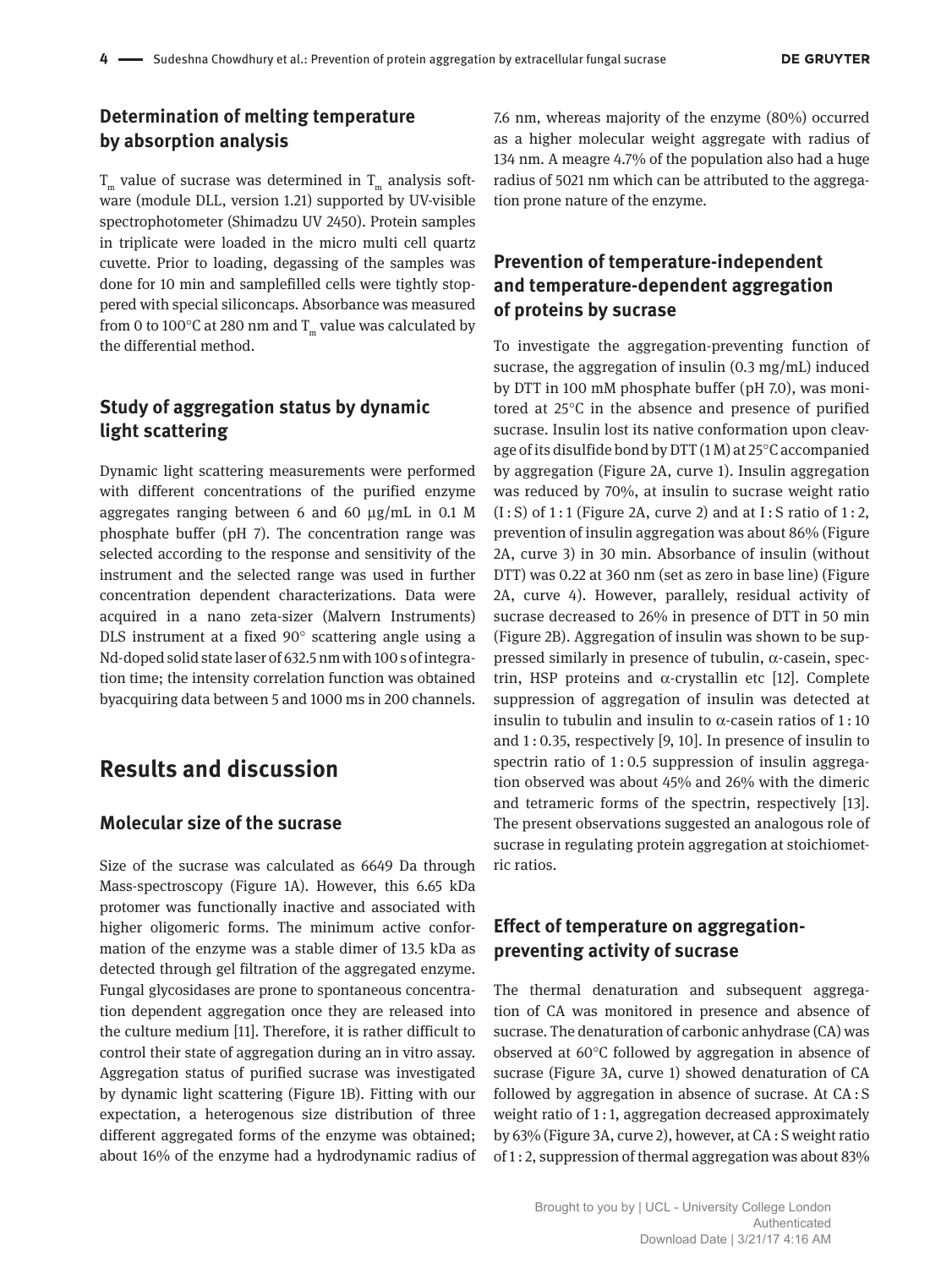

**Figure 1:** (A) Mass spectrometric analysis of HPGPLC pool sucrase: 10 µg sucrase obtained from HPGPLC was subjected to Applied Biosystem 4700 Proteomics Analyzer for MS analysis. (B) Dynamic light scattering to ascertain aggregation status and size of 5 µg HPGPLC sucrose.

(Figure 3A, curve 3) at 30 min. No aggregation of carbonic anhydrase was recorded at room temperature (Figure 3A, curve 5). In order to test whether native conformation of sucrase was required for its aggregation-preventing

activity, the enzyme was denatured by preincubation at 100°C for 5–10 min, cooled to room temperature, and then used to prevent the thermal aggregation of carbonic anhydrase (0.1 mg/mL). Almost 90% prevention of aggregation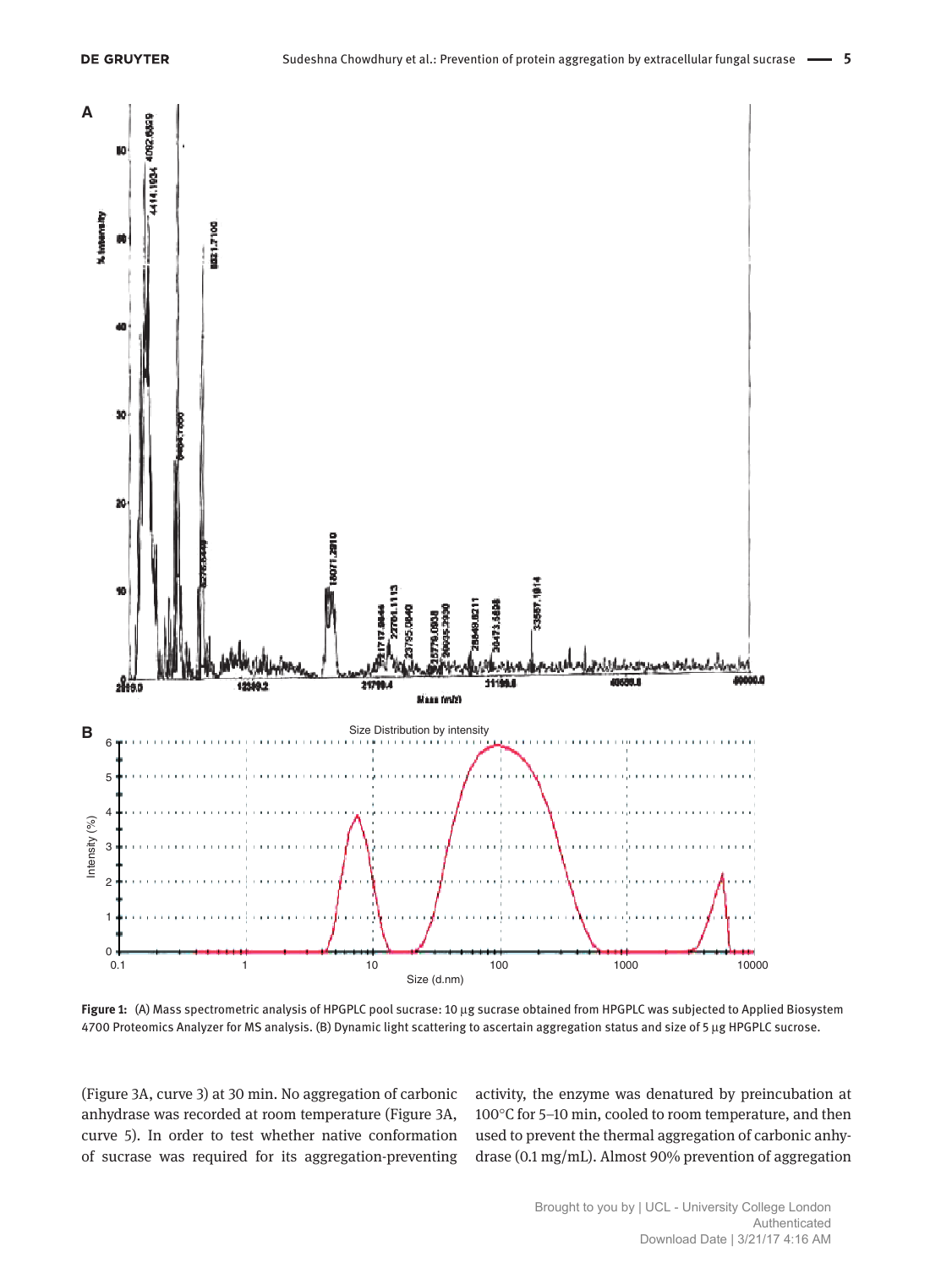

**Figure 2:** Aggregation of insulin in the absence and presence of sucrase.

(A) Aggregation of insulin (0.3 mg) B-chains was initiated using DTT in 100 mM phosphatebuffer (pH 7.0) at 25°C in a volume of 1 mL with: curve 1, only insulin; curve 2, plus 0.3 mg of purified sucrase; curve 3, plus 0.6 mg of purified sucrase. Curve 4 represents absorbance of only insulin (without DTT) which was adjusted as baseline. (B) Effect of DTT on sucrase activity.

was observed (Figure 3A, curve 4) at weight ratio of 1:2, of CA : S in 30 min. The enzyme activity of the sucrase decreased sharply at temperature range 50–60°C and wasfully lost at 70°C (Figure 3B).

Similar to other molecular chaperones, sucrase efficiently prevented thermal aggregation of carbonic anhydrase by about 83% at approximate CA: S molar ratio of 1:0.9 in 30 min (Figure 3A), whereas  $\alpha$ -casein prevented up to 90% thermal aggregation of carbonic anhydrase at CA : α-casein molar ratio of 1:5 [10]. Proteins like  $α$ -crystallin, mammalian sHSPs etc. are reported to show pronounced activity at higher temperatures due to their structural alterations, leading to the exposure of hydrophobic sites that bind more efficiently with the target proteins [14–18]. Similarly heat denatured sucrase (denatured at 100°C for 5–15 min) could suppress temperature-induced aggregation of carbonic anhydrase almost completely (90%) at CA : S weight ratio of 1 : 2 in 30 min (Figure 3A). Mammalian sHSPs and extracellular clusterin were heterogeneous aggregates of high molar mass [19] and at higher temperature, protein aggregates of mammalian sHSPs dissociated to yield chaperone-active species with exposure of hidden hydrophobic surfaces and demonstrated higher capacity to bind with target proteins [15, 19, 20]. This theory seemed to be true for the extracellular sucrase, as the enzyme was co-aggregated with cellobiase



**Figure 3:** Effect of temperature on protein-aggregation preventing property of sucrase on carbonic anhydrase and on enzyme activity of sucrase.

(A) Aggregation assay of carbonic anhydrase (0.1 mg/mL in 10 mM phosphate buffer, pH 7.0), at 60°C: curve 1, only carbonic anhydrase; curve 2, plus 0.1 mg/mL purified sucrase; curve 3, plus 0.2 mg/mL purified sucrase; curve 4, plus 0.2 mg/mL purified sucrase preincubated in 100°C for 15 min and then cooled to room temperature. Curve 5 represents absorbance of carbonic anhydrase at room temperature (27°C). Aggregation was monitored by measuring absorbance at 360 nm. (B) Temperature optima of purified sucrase. Activity of extra-cellular sucrase (-♦-) was assayed at different temperatures (30–70°C).

in extra and intracellular fractions and also demonstrated self-aggregating properties [5, 6]. At higher temperature oligomeric sucrase may dissociate into smaller protomeric forms and the exposed hydrophobic surfaces can bind more efficiently with target proteins, like carbonic anhydrase. This proposition was supported by the fact that about 57% of amino acid content of the sucrase was hydrophobic in nature, constituted mainly by tryptophan (25%) and cysteine (22%) [6].

## **Protection of the activity and aggregation of ADH**

Role of sucrase in preventing the heat-induced aggregation as well as activity loss of ADH was investigated. At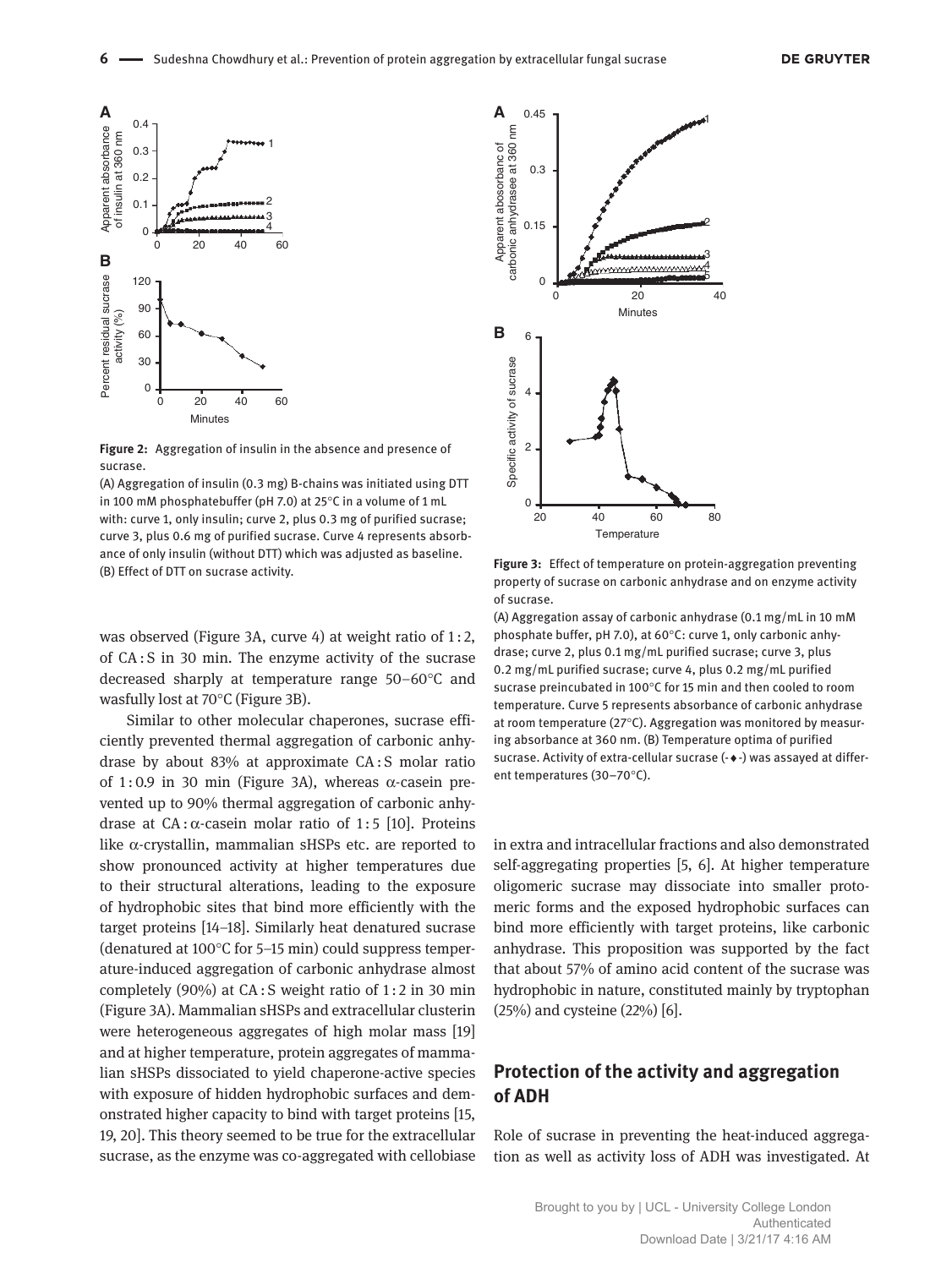

**Figure 4:** Effect of sucrase on thermal aggregation and inactivation of ADH.

Aggregation profiles were shown in dotted lines, and changes in enzyme activity were shown in solid lines. Curve 1 and 1' ADH (5  $\mu$ M) alone; curve 2 and 2′, ADH (5 µM) with 10 µM of sucrase; curve 3 and  $3'$ , ADH (5  $\mu$ M) with 20  $\mu$ M of sucrase.

50°C ADH solutions got turbid due to the formation of large aggregates (Figure 4, curve 1) accompanied with the loss of enzyme activity. After 30 min, about 75% enzyme activity was lost (Figure 4, curve 1′). However in presence of different molar ratios of sucrase, aggregation (Figure 3, curves 2 and 3) as well as ADH activity was prevented (Figure 4, curves 2 and 3). In presence of 1 : 2 molar ratio of ADH : sucrase, approximately 30% protection of aggregation of ADH was found in 10 min (Figure 4, curve 2) and about 74% residual ADH activity was retained (Figure 4, curve 2′). Similarly when the enzyme was co-incubated with sucrase at molar ratio of 1:4, ADH retained 82% activity (Figure 4, curve 3′) and prevention of aggregation was about 68% (Figure 4, curve 3). All these experiments were performed in presence or in absence of ATP, ADP or GTP. In control experiments the activity of native enzyme did not change due to the presence of sucrase (data not given).

#### **Prevention of thermal aggregation of BSA and whey proteins**

0.5 mg/mL BSA solution in phosphate buffer (pH 6.6), showed increased scattering from 0.02 to 0.2 at 400 nm within 10 min (Figure 5A, curve 1) indicating the formation of BSA aggregates. However, in presence of sucrase (0.5 mg/mL) no increase of protein scattering was observed until 30 min (Figure 5A, curve 2). Turbidity of whey protein solution (0.5 mg/mL) at 70 $\degree$ C increased linearly with increase in time till 20 min in phosphate buffer

at pH 6.6 (Figure 5B, curve 1), which was prevented up to 70% by addition of sucrase (0.5 mg/mL) (Figure 5B, curve 2) within 10 min.

The enzyme also suppressed the thermal aggregation of citrate synthase by 42% in 20 min at weight ratio of the enzyme to sucrase as 1 : 1 (data not shown). Therefore, sucrase of *T. clypeatus* was able to protect the activity of proteins similar to the other known chaperones like tubulin [7], α-crystallin [21], NAD synthase [22], BSA [18], the C-terminal extension of fibrinogen ( $\alpha_{_{\rm E}}$ C) [23] etc.

#### **Prevention of formation of soluble aggregates**

To study the aggregation-preventing activity of sucrase on whey protein aggregation,  $\alpha$ -lactalbumin and β-lactoglobulin, two major constituents of whey proteins, were heated in presence and in absence of sucrase. To check if purified sucrase can prevent formation of soluble aggregates in appreciable size, a gel filtration assay was carried out since α-lactalbumin forms soluble aggregates with β-lactoglobulin in early stages of heat treatment which is undetectable through light scattering. A mixture of α-lactalbumin (1 mg/mL) and β-lactoglobulin (1 mg/mL) at pH 7.0 was heated to 70°C for 5 min and rapidly cooled to room temperature. The sample on gel filtration showed the presence of aggregated proteins of high molecular masses  $($  ≥ 350 kDa) eluting at the void volume, some intermediate aggregates of size around 100 kDa, unreacted proteins corresponding to dimeric β-lactoglobulin (36.5 kDa, elution at 9.243 min) and monomeric α-lactalbumin (14.4 kDa, elution at 9.719 min) (Figure 6, curve 1). In the presence of purified sucrase (2 mg/mL) a considerable reduction in the higher molecular mass species (350–100 kDa) was observed, size of the dimeric peak of β-lactoglobulin was reduced and most of the proteins were eluted in a single peak centered around 16 kDa (elution at 9.693 min) (Figure 6, curve 2). With increasing concentration of sucrase (4 mg/mL), there was almost no trace of higher molecular mass species and most of the proteins were eluted at 9.682 min corresponding to molecular size 16.9 kDa (Figure 6, curve 3).

#### **Solubilization of aggregated insulin**

The effect of sucrase in resolubilization of aggregated protein was investigated using insulin. Aggregation reaction was initiated by adding DTT to the native insulin (0.35 mg/mL), and when almost 80% aggregation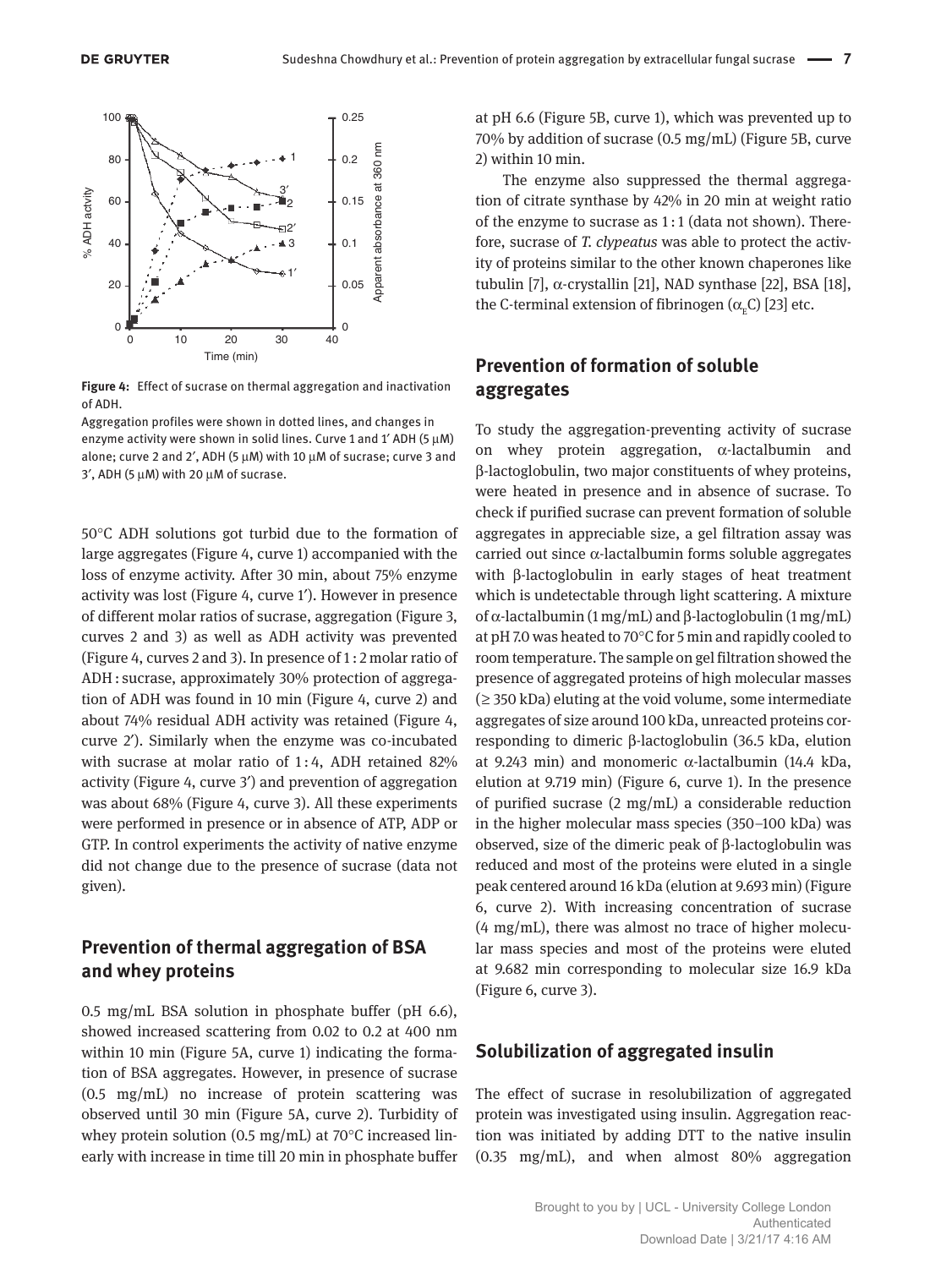

**Figure 5:** Prevention of thermal aggregation of whey proteins by purified sucrase.

(A) Aggregation assay of BSA. BSA (0.5 mg/mL) in 10 mM phosphate buffer, pH 6.6 at temperature 70°C in a volume of 1 mL with the following conditions: curve 1, only bovine serum albumin; curve *2*, plus 0.5 mg/mL purified sucrase. (B) Aggregation assay of whey protein isolate. Whey protein isolate (0.5 mg/mL) in 10 mM phosphate buffer, pH 6.6, temperature 70°C in a volume of 1 mL with the following conditions: curve 1, only whey protein isolate; curve 2, plus 0.5 mg/mL purified sucrase.

occurred at 30 min as reflected by increase in absorbance at 360 nm, excess amount of purified sucrase (1.5 mg) was added to the reaction mixture (Figure 7). It was found that sucrase not only prevented further aggregation of insulin, but it also solubilized the already-aggregated insulin up to 21% within 10 min.

## **ANS binding assay to probe thermal denaturation of sucrase**

ANS binding was used to probe the structural changes associated with thermal unfolding of sucrase. There was a sharp blue shift from 510 nm to 450 nm concomitant



**Figure 6:** Effect of sucrase on the soluble aggregate mixture of α-lactalbumin and β-lactoglobulin. α-lactalbumin (1 mg/mL) and β-lactoglobulin (1 mg/mL) were heated in 50 mM phosphate buffer of pH 7.0.

Curve 1, mixture of α-lactalbumin and β-lactoglobulin heated at 70°C for 5 min; curve 2 mixture of proteins plus sucrase (2 mg/mL); curve 3 mixture of proteins plus sucrase (4 mg/mL). Flow rate in HPGPLC was 1.0 mL/min.



**Figure 7:** Effect of addition of purified sucrase on partially aggregated insulin.

Aggregation of insulin (0.35 mg) B-chains was initiated using DTT in 100 mM phosphate buffer (pH 7.0) at 25°C in a volume of 1 mL. The kinetics of DTT induced aggregation of 0.35 mg/mL insulin was followed at 360 nm (-♦-). 1.5 mg/mL purified sucrase was added at 30 min, and kinetics were continued for 10 min.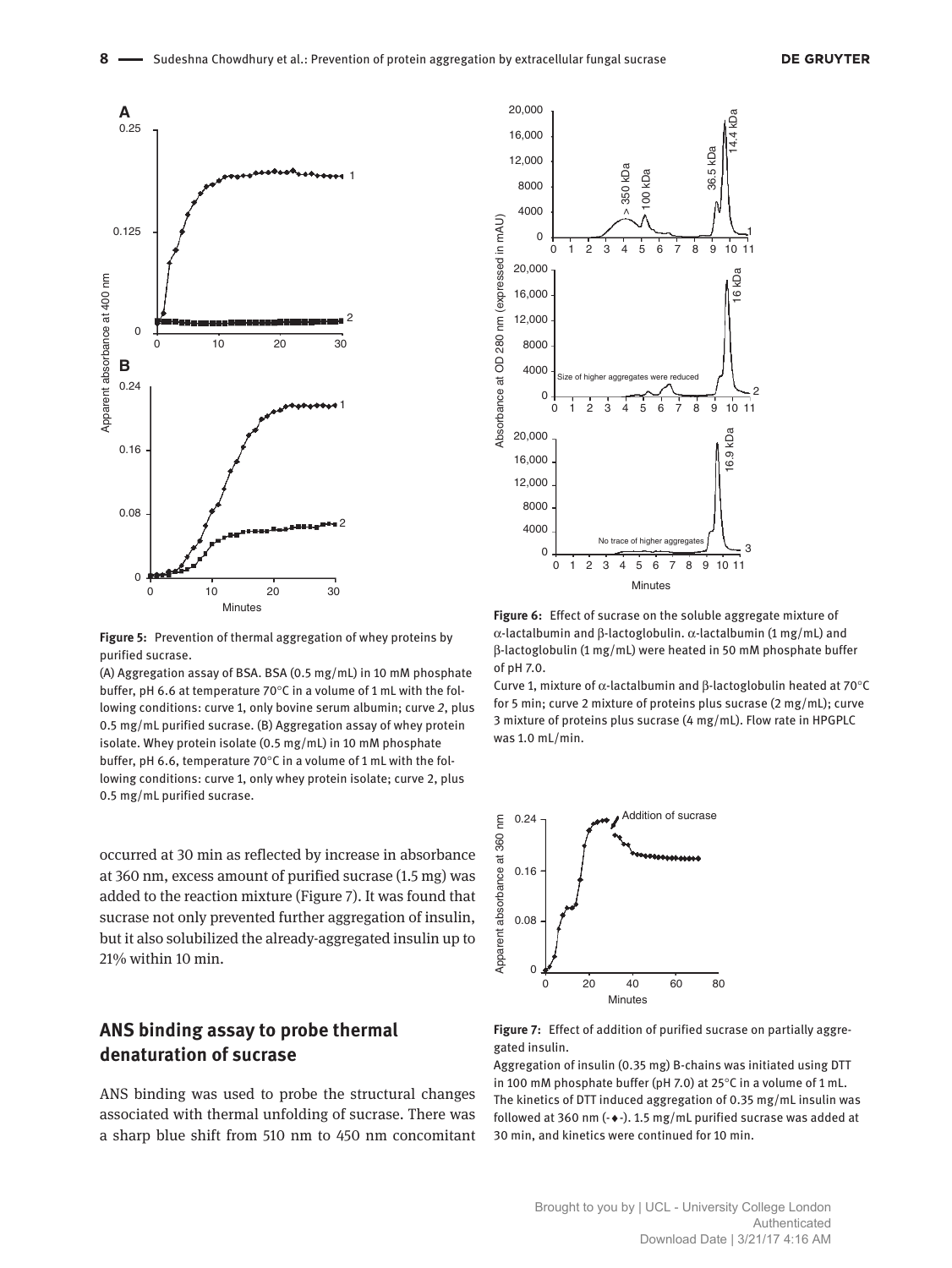

**Figure 8:** ANS binding profile accompanying thermal denaturation of sucrose.

ANS at a concentration of 0.6 mg/mL was added to sucrase (0.1 mg/mL) in dark in 0.1 M phosphate buffer (pH 7). The solution was excited at 370 nm and emission was recorded between 420 nm and 510 nm. The blue spectral line indicates fluorescence of free ANS in buffer and the subsequent blue shifted lines are representative of ANS fluorescence bound to sucrase scanned at intervals of 5°C at temperatures between 40°C and 75°C.

with binding of free ANS to hydrophobic sites of sucrase (Figure 8) Parallely, there was a marked increase in fluorescence intensity which continued with scans at progressively higher temperatures. This was testimonial to thermal unfolding of native sucrase resulting in availability of more and more hydrophobic sites for binding of ANS. Fluorescence intensity was saturated at about 70°C indicating complete loss of the enzyme's native structure. This data was also supported by the mean melting temperature of sucrase (68.3 $\degree$ C $\pm$ 4.25) as assessed by increase in absorbance at 280 nm. These data together with earlier observations on the loss of catalytic activity of sucrase indicated that the aggregation preventing activity of sucrase was independent of its catalysis and therefore was not lost on collapse of the native structure of the enzyme.

Apart from protein chaperones, prevention of nonnative aggregation of proteins is known to be executed efficiently by a diverse group of small molecules which include mostly amino acids such as arginine, serine and proline, amines such as betaine and trimethyl amine N oxide, and disaccharides such as trehalose and sucrose [24, 25]. In order to be classified as a full-fledged chaperone, a molecule ought to have two properties, (a) unfolded state contraction to facilitate attainment of folded state and (b) denaturant like property to open up a misfolded state [24]. Although most of the small molecule stabilizers lack the second feature, they are efficiently applied in pharmaceutical and other industrial formulations for successful prevention of non-native aggregation of proteins [26]. Most of these molecules are believed to interact with solvent exposed interfaces of partially unfolded proteins thus efficiently preventing their further unfolding. In order to sterically access a protein's folded contour, a smaller size of the chaperone like molecule is desirable. The smallest protein chaperones discovered and established till date are the small heat shock proteins (sHSPs) having molecular weights between 12 kDa and 43 kDa and all of them are characterized by formation of large oligomers [27]. In this respect, the present observations relating to the thermal stabilization imparted by the 6.65 kDa sucrase are promising clues for discovery of the lowest molecular weight non-synthetic chaperone which can be produced in industrial level. However, the establishment of sucrase as a novel low molecular weight chaperone satisfying the two aforesaid criteria requires further studies.

# **Conclusion**

Sucrase is a well known glycosidase for its use in commerce and industry, and this study showed its properties on prevention of protein aggregation. The enzyme from other fungal sources is much bigger in size [28] without any proven in vitro protein stabilizing property. Earlier the C-terminal domain of mammalian membrane brush border sucrase-isomaltase complex was reported to exhibit similar property [29]. The present studies reported for first time that a fungal sucrase purified from high sucrose medium with the lowest molecular weight of its kind can successfully bind to and impart stability to other proteins of non-fungal origin. The observations also provided important insights for development of novel therapeutic interventions in a number of protein misfolding disorders. Further mechanistic insights about the interaction of native/unfolded sucrase with other proteins can only be obtained after crystal structure elucidation of the enzyme.

**Acknowledgements:** The authors are grateful to Prof. Siddhartha Roy, Director, IICB, Kolkata and Dr. Maitree Bhattacharyya, Professor, Department of Biochemistry, University of Calcutta for providing the infrastructural facilities as well as constant encouragement. Support of fellowships by Dept. of Atomic Energy, Govt. of India and Dept. of Biotechnology, Govt. of India are duly acknowledged.

**Conflict of interest statement:** The authors declare no conflict of interest.